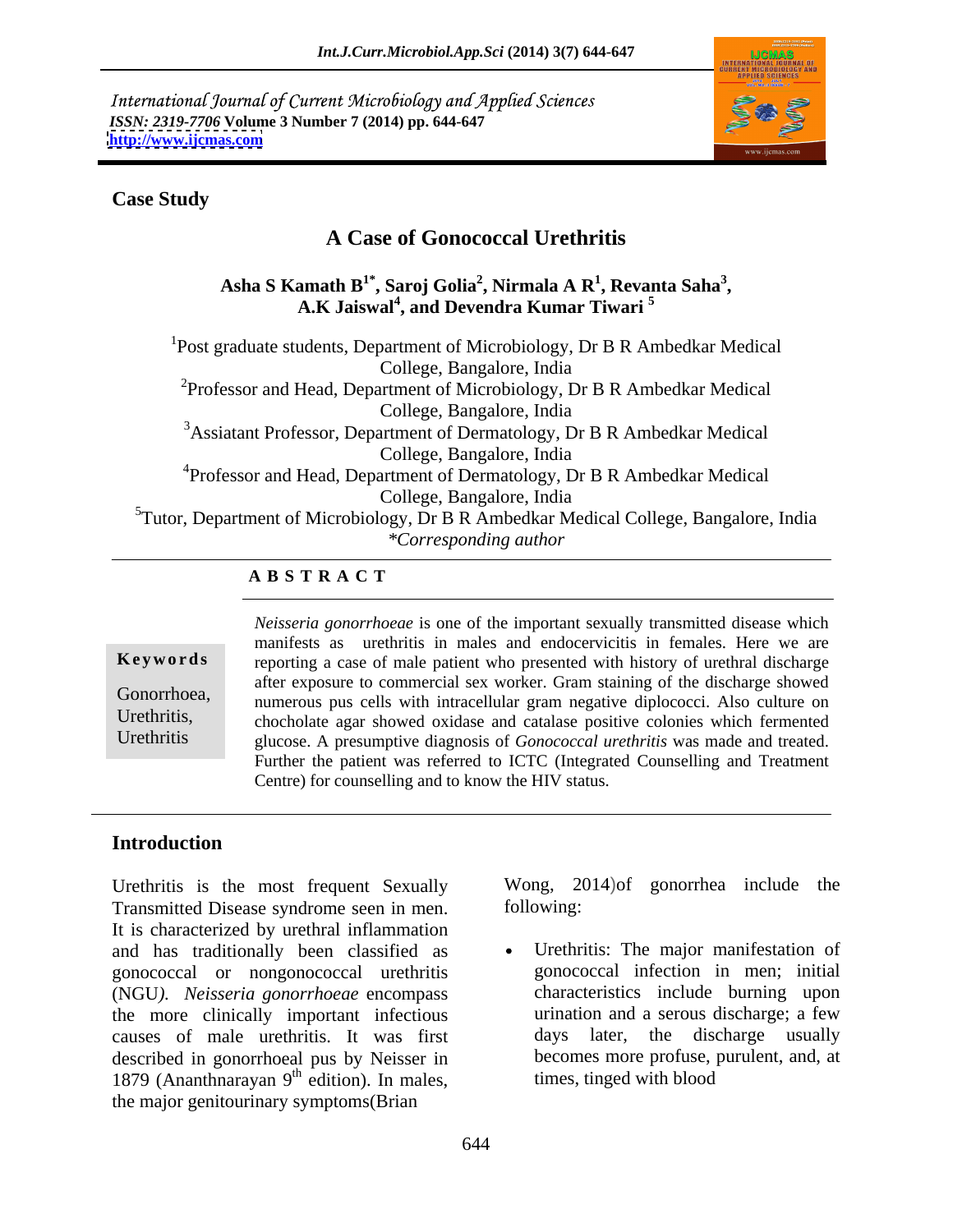- Acute epididymitis: Usually unilateral **Case report** and often occurs in conjunction with a
- 
- Rectal infection: May present with pain, the hospital. pruritus, discharge, or tenesmus

gonococci mediate their virulence and

- 
- Opacity-associated (Opa) proteins gonococci and phagocytes, promote overnig<br>invasion into host cells and possibly oxide. invasion into host cells, and possibly
- outer membrane play key roles in virulence. Gonococcal strains with normal human serum and an adjacent sides concave (Kidney shaped). increased ability to invade epithelial

Gonococci attach to the host mucosal cell (pili and Opa proteins play major roles) and, within 24-48 hours, penetrate through and positive and fermented glucose and not between cells into the subepithelial space. A maltose. typical host response is characterized by invasion with neutrophils, followed by **Discussion** epithelial sloughing, formation of submucosal microabscesses, and purulent discharge. If left untreated, macrophage and lymphocyte infiltration replaces the diseases (STDs) remain one of the leading neutrophils. Some gonococcal strains cause diseases throughout the world. Increased an asymptomatic infection, leading to an asymptomatic carrier state in persons of A case considerably interesting contain the case **considerably interesting the complete section of the main particular section of the complete section of the section of the complete section of the constraints of complete** 

urethral exudate A male patient aged around 25 years came Urethral strictures: Have become to our hospital with the complaints of uncommon in the antibiotic era, but they discharge per urethra since 10 days. He also can present with a decreased and had burning micturition since 10 days which abnormal urine stream, as well as with was followed 12 hours later by foul smelling the secondary complications of white discharge from urethra which prostatitis and cystitis continued to be present till the day he visited the hospital.

Many factors influence the manner in which commercial sex worker 7 days prior to the He also gave history of intercourse with a onset of all symptoms**.** 

pathogenicity(Brian Wong, 2014).<br>
On examination, there was mucopurulent<br>
Pili help in attachment of gonococci discharge from urethra. The meatus was to mucosal surfaces and contribute to cleaned using a gauze soaked in saline. The resistance by preventing ingestion discharge was collected using a sterile swab and destruction by neutrophils. under aseptic precautions. It was processed increase adherence between inoculated on chocolate agar and incubated On examination, there was mucopurulent discharge from urethra. The meatus was for Gram staining and was immediately overnight at  $37^\circ$ c under 5-10% carbon di c under 5-10% carbon di oxide.

down-regulate the immune response.<br>Porin channels (por A por R) in the Gram staining was done by Jensen's • Porin channels (porA, porB) in the  $\frac{1}{2}$  Gram staining was done by Jensen's outer membrane play key roles in method(Mackie and McCartney, 14<sup>th</sup> porA may have inherent resistance to **the intracellular** gram negative diplococci, with Gram staining was done by Jensen's method(Mackie and McCartney, 14<sup>th</sup> the contract of the contract of the contract of the contract of the contract of the contract of the contract of the contract of the contract of the contract of the contract of the contract of the contract of the contract o edition) which showed many pus cells and intracellular gram negative diplococci, with adjacent sides concave(Kidney shaped).

cells, round, slightly raised and greyish white. On chocholate agar colonies were small, Gram staining was done from the colonies which showed gram negative diplococci.

The colonies were oxidase and catalase maltose.

## **Discussion**

Despite the recent advances in diagnosis, surveillance and treatment, sexually transmitted promiscuity and onset of sexual activity at an early age are two important contributing factors to the spread of sexually transmitted diseases.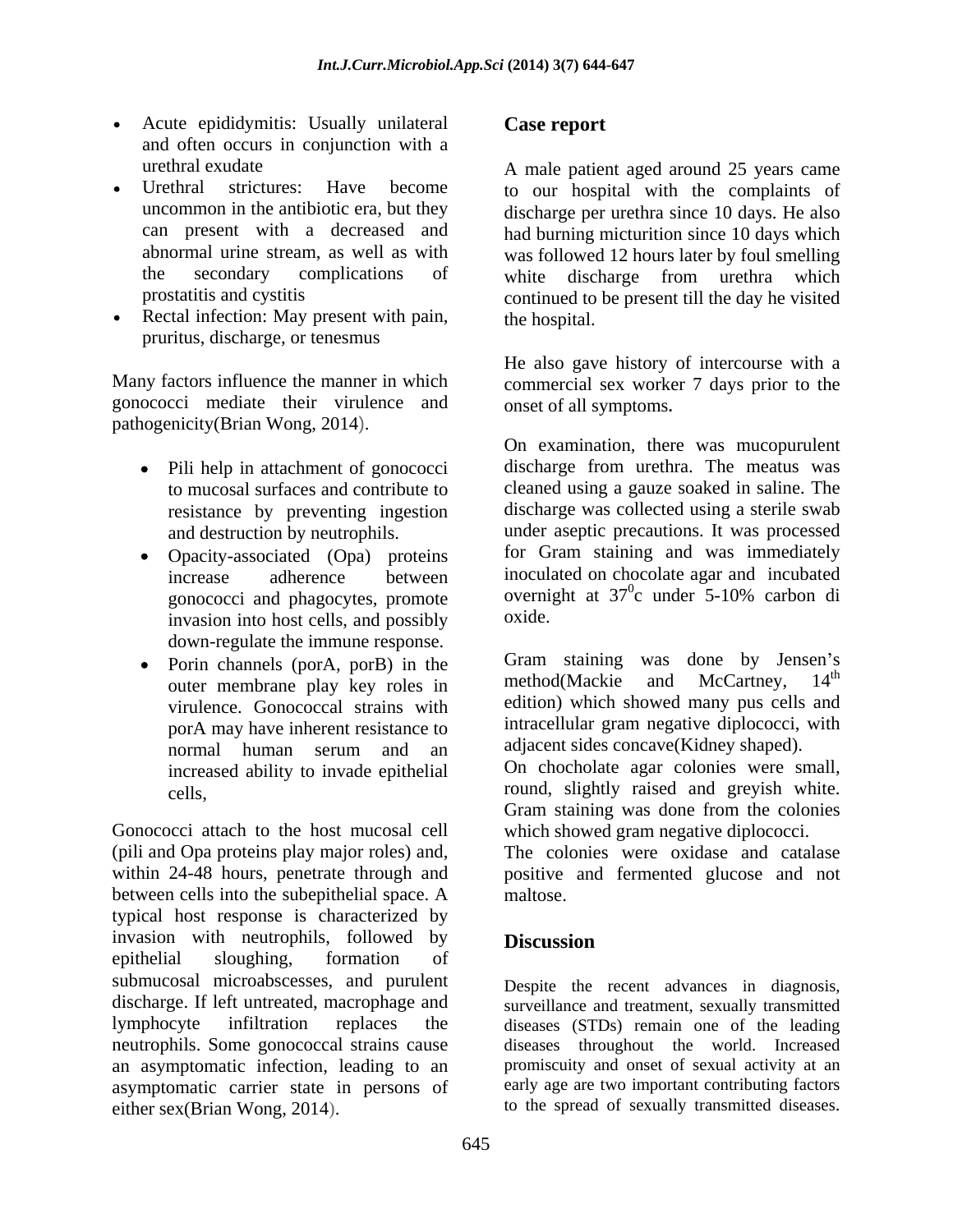

**Fig.1** Microscopic view of gram stain smear under 100X.Arrow showing Intracellular Gram negative diplococci.Numerous pus

reported notifiable disease in the United States (CDC,2011). *Neisseria gonorrhoeae gonococcal infection is to interrupt* (also known as the Gonococcus) colonizes primarily in the human genitourinary tract, disease burden. The persistence of giving rise to the sexually transmitted infection 2011).Gonorrhoea is exclusively a human disease, there being no natural infection in animals. The existence of asymptomatic public health concern. Owing to carriage in women makes them a reservoir, serving to perpetuate infection among their male contacts. The mode of transmission is veneral. Fomites donot play a role in transmission as the organism dies rapidly outside the human body. The incidence of Gonorrhoea is increasing steeply worldwide of this disease is not only limited to its high incidence and acute manifestations, but also expensive antimicrobials such as extends to the complications and disturbing sequelae. It is also an important risk factor for the transmission of HIV infection(Vinod K. Sharma,2004). In India, a majority  $(74.5\% - 89\%)$  of men attending an Sexually Transmitted Infection clinic give a history of contact with Commercial sex workers

Commercial sex worker a week prior to the onset of symptoms. He also presented with symptoms of mucopurulent discharge per urethra. A presumptive diagnosis (CDC, 2013) of Gonorrhoea was made based on history, symptoms, clinical findings, gram stain findings, colony morphology and biochemical reactions. The patient was treated and referred to ICTC for counselling.

cells are also seen. antibiotic resistant strains that compromise Gonorrhea is the second most commonly - gonorrhoea( Achchhe Lal Patel, 2011).The gonorrhoeal Achchhe Lal Patel, reproductive and sexual health outcomes, (Ananthnarayan  $9<sup>th</sup>$  edition). The importance last few decades N gonorrhoene has edition). The importance last few decades, *N. gonorrhoeae* has The main intercourse with a intercolar the main intercolar state in the presented with a patient of symptoms, the had presented with the patient of the patient of the patient of the patient of the patient of the patient o Among the aetiological agents of treatable sexually transmitted diseases (STDs), *Neissseria gonorrhoeae* is considered to be most important because of emerging the effectiveness of treatment of the disease primary public health issue for gonococcal infection is to interrupt transmission chains and to reduce the overall disease burden. The persistence of gonorrhea, its association with poor and the prevalence of Antimicrobial Resistance have made the infection a major public health concern. Owing to antimicrobial resistance, the public health cost for these sexually transmitted diseases, including the role in potentiating HIV infection/transmission and female infertility, have made it an emerging problem, especially for vulnerable populations( Paola Stefanelli,. 2011). Unfortunately during the developed resistance not only to less expensive antimicrobials such as sulphonamides, penicillin and tetracyclines but also to fluoroquinolones. The resistance trend of *N. gonorrhoeae* towards these antimicrobials can be categorised into pre quinolone, quinolone and post-quinolone era. Among the antimicrobials available so far, only the third-generation cephalosporins